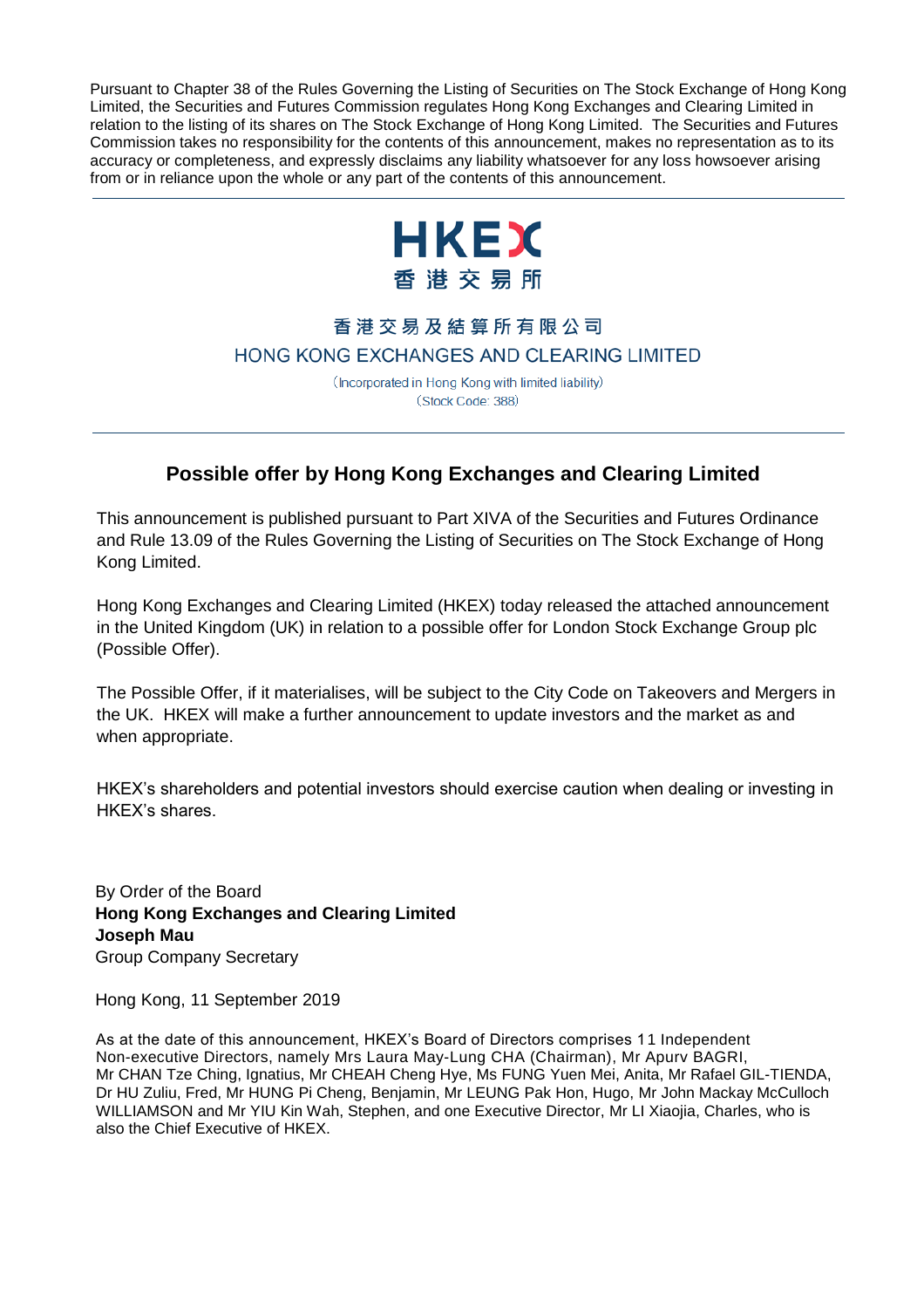**NOT FOR RELEASE, PUBLICATION OR DISTRIBUTION IN WHOLE OR IN PART IN, INTO OR FROM ANY JURISDICTION WHERE TO DO SO WOULD CONSTITUTE A VIOLATION OF THE RELEVANT LAWS OR REGULATIONS OF THAT JURISDICTION**

**THIS ANNOUNCEMENT IS NOT AN ANNOUNCEMENT OF A FIRM INTENTION TO MAKE AN OFFER UNDER RULE 2.7 OF THE CITY CODE ON TAKEOVERS AND MERGERS (THE "CODE") AND THERE CAN BE NO CERTAINTY THAT AN OFFER WILL BE MADE**

# **FOR IMMEDIATE RELEASE**

11 September 2019

# **Statement regarding possible offer for London Stock Exchange Group plc**

Hong Kong Exchanges and Clearing Limited ("**HKEX**") today announces that it has made a proposal to the Board of London Stock Exchange Group plc ("**LSEG**") to combine the two companies. The Board of HKEX believes a proposed combination with LSEG (the "**Proposed Transaction**") represents a highly compelling strategic opportunity to create a global market infrastructure leader.

# **Rationale for the Proposed Transaction**

LSEG and HKEX are two of the world's premier market infrastructure businesses, which together would offer unique potential to enhance and capture global capital and data flows. The proposed combination would strengthen both businesses, better position them to innovate across markets and geographies, and offer market participants and investors unprecedented global market connectivity. The Proposed Transaction would:

- Create a world-leading market infrastructure group with a global footprint, diversified across asset class, ideally positioned to benefit from the evolving global macroeconomic landscape, connecting the established financial markets in the West with the emerging financial markets in the East, particularly in China;
- Elevate the UK's role in capturing the significant growth opportunities presented by Mainland China's continuing internationalisation and the emergence of RMB as a global reserve currency, securing London's position as the global centre for both Eurodollar and offshore RMB;
- Reinforce Hong Kong's position as the key connection between Mainland China, Asia and the rest of the world, providing a trusted and clear path for the continued opening up of Mainland China's capital markets and for the investment of Asia's growing wealth;
- Enable the creation of unique and valuable data sets for global investors, through the combination of LSEG's global data and analytics capabilities and distribution channels, and HKEX's access to China, the world's most digitalised growth economy;
- Enhance global capital formation by making it easier for companies to access equity capital across the world, through the IPO and secondary fundraising markets in London, Hong Kong, Milan, and Mainland China via the Connect programmes; and
- Offer innovation opportunities in equities, fixed income, currencies, commodities and derivatives products with domestic, regional and global relevance; allow for the application of best-in-class technologies in multiple markets and platforms; and help strengthen transparency, resiliency and risk capabilities in both London and Hong Kong.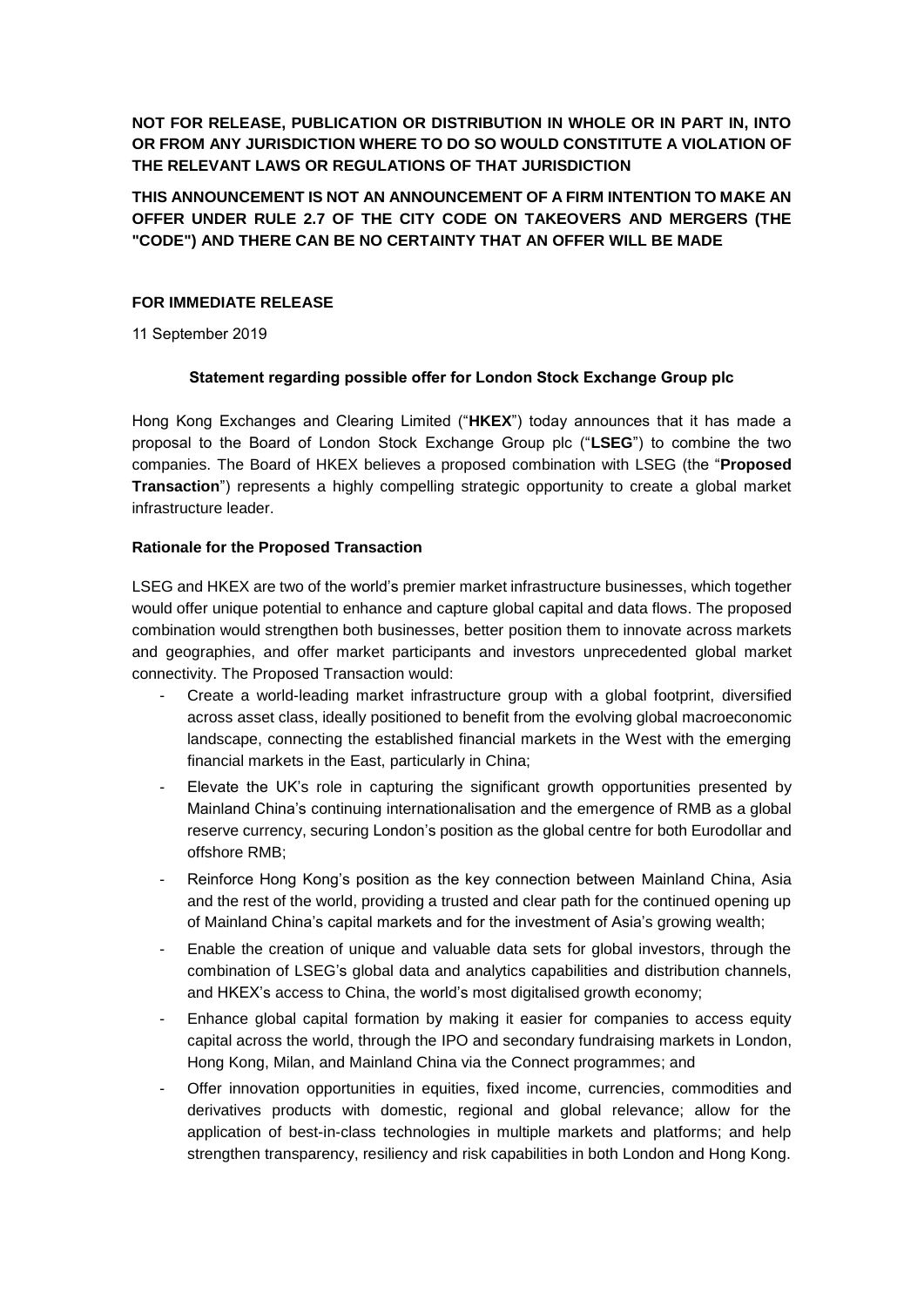HKEX believes that the Proposed Transaction would offer the prospect of significant synergies. In particular, the migration of HKEX's trading and clearing platforms to LSEG's technology, the revenue uplift in key businesses from cross-selling and innovation opportunities and a reduction in HKEX's capital expenditures in connection with existing systems and future investment plans all present strong synergy opportunities. LSEG shareholders would benefit from the realisation of the synergies as future shareholders of the combined group.

HKEX has played a key role in underpinning the City of London's position as the pre-eminent global centre for metals trading and more widely since acquiring The London Metal Exchange in 2012. It is expected that key LSEG management would continue to operate LSEG businesses and to participate in HKEX Group management following the Proposed Transaction; and, working with the relevant authorities, it is expected that key LSEG businesses would continue to be regulated by their existing primary regulators. As regards the future governance structure of the combined entity, HKEX has begun conversations with certain regulators in the UK and Hong Kong and looks forward to discussing the transaction in detail with LSEG and all relevant regulatory bodies. HKEX will have regard to UK corporate governance best practices, appropriate for a leading global market infrastructure group. In addition, HKEX is fully committed to supporting and building the long-term roles of both London and Hong Kong as global financial centres.

# Laura Cha, Chairman of HKEX, said:

"We believe a combination of HKEX and LSEG represents a highly compelling strategic opportunity to create a global market infrastructure group, bringing together the largest and most significant financial centres in Asia and Europe. Following early engagement with LSEG, we look forward to working in detail with the LSEG Board to demonstrate that this transaction is in the best interests of all stakeholders, investors and both businesses."

# Charles Li, Chief Executive of HKEX, said:

"Bringing HKEX and LSEG together will redefine global capital markets for decades to come. Both businesses have great brands, financial strength and proven growth track records. Together, we will connect East and West, be more diversified and we will be able to offer customers greater innovation, risk management and trading opportunities. A combined group will be strongly placed to benefit from the dynamic and evolving macroeconomic landscape, whilst enhancing the longterm resilience and relevance of London and Hong Kong as global financial centres."

# **Terms of the Proposed Transaction**

Under the terms of the Proposed Transaction submitted to the Board of LSEG, LSEG shareholders would receive per LSEG share:

#### 2,045 pence in cash and 2.495 newly issued HKEX shares

The Proposed Transaction implies a value for each LSEG share of c. 8,361 pence (based on the closing price of HK\$245.20 per HKEX share on 10 September 2019 and a £:HK\$ exchange rate of £1=HK\$9.6865). This would imply a value for the entire issued and to be issued ordinary share capital of LSEG (on the assumption that the listed share capital comprises 354,471,415 shares, post employee option exercise) of approximately £29.6 billion, implying an enterprise value of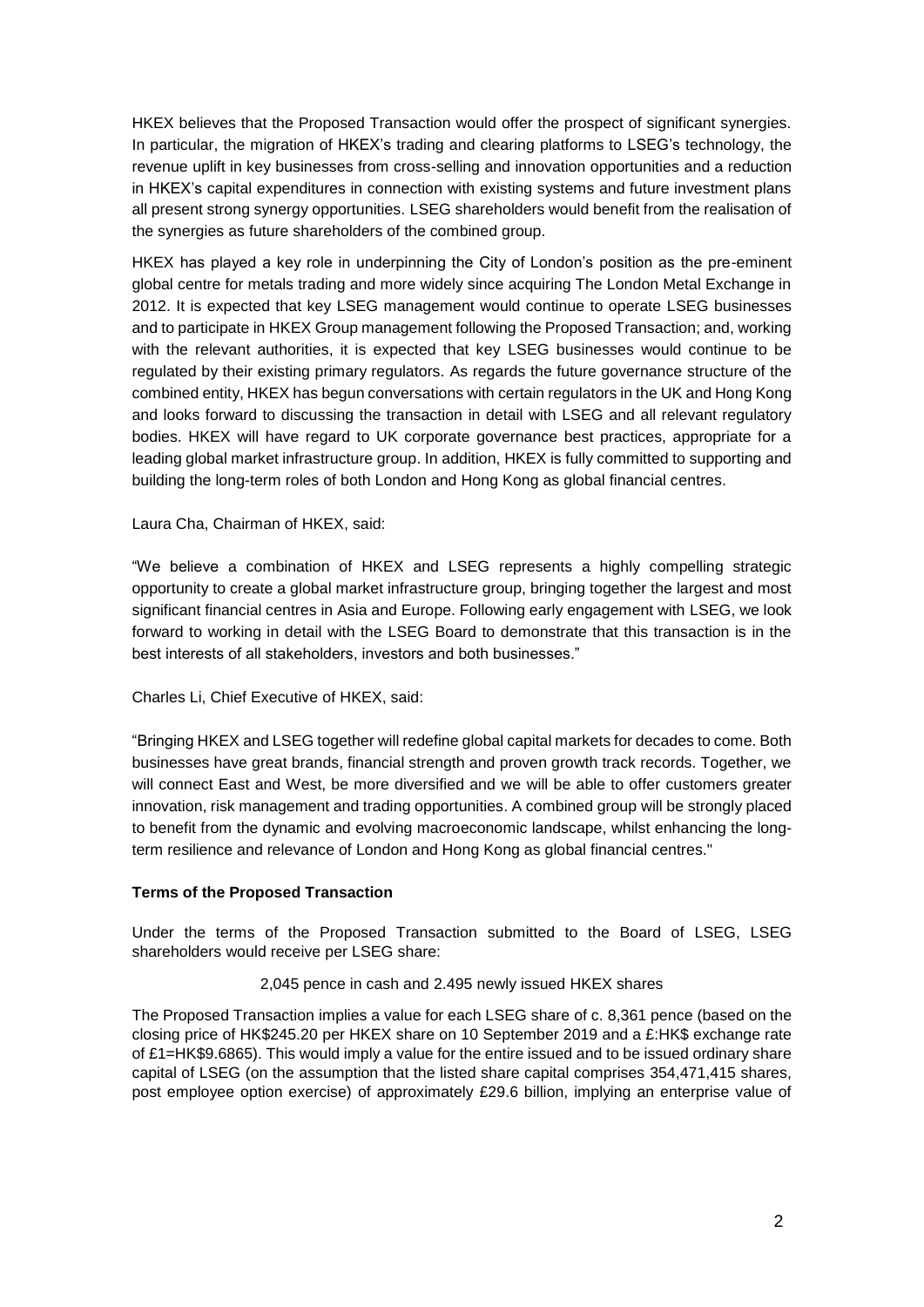£31.6 billion (inclusive of net debt and other adjustments of approximately £2.0 billion as at 30 June 2019)<sup>1</sup>. This represents:

- a premium of 22.9% to the closing share price of 6,804 pence per LSEG share on 10 September 2019;
- a premium of 22.4% to the volume weighted average closing price of 6,833 pence per LSEG share since 29 July 2019, the first trading date after the first announcement of the Refinitiv transaction, to 10 September 2019;
- a premium of 47.4% to the closing price of 5,672 pence per LSEG share on 26 July 2019, the last trading date before the first announcement of the Refinitiv transaction; and
- a multiple of 30.2x times 2018 reported earnings before interest, tax, depreciation, amortisation and impairments 2 .

HKEX intends to apply for a secondary listing of HKEX shares on the London Stock Exchange with effect from completion of the Proposed Transaction, reflecting HKEX's commitment to the UK.

HKEX reserves the right to change the terms of the Proposed Transaction and vary the form and/or mix of the consideration in the future as explained below.

The Proposed Transaction would be financed through a combination of existing HKEX cash resources and new credit facilities.

The Board of HKEX is confident that the Proposed Transaction would be highly compelling for LSEG shareholders, as well as for HKEX shareholders. HKEX intends to continue its dividend policy of paying regular dividends with a normal target pay-out ratio of 90% of the profits of the combined group.

# **Structure of the Proposed Transaction**

It is HKEX's intention to seek a recommendation for the Proposed Transaction from the Board of LSEG and HKEX's preference to implement the Proposed Transaction by means of a scheme of arrangement. However, HKEX reserves the right to implement the Proposed Transaction by way of a takeover offer.

The Proposed Transaction, whether implemented by way of a scheme of arrangement or takeover offer, would be subject to, amongst other things:

- a resolution in respect of the approval of the Refinitiv transaction having been voted on and not approved by the LSEG shareholders; or the Refinitiv transaction being terminated, lapsing, being withdrawn or not proceeding for any other reason; in each case by 31 December 2019 or such later date as HKEX may determine;
- due to its size, the approval by HKEX shareholders; and
- other terms and conditions usually attaching to a scheme of arrangement or takeover offer, including conditions for regulatory and anti-trust approvals.

The Board of HKEX believes that the two businesses are highly complementary and as such, looks forward to working with the relevant authorities to deliver a clear path to completion.

<sup>1</sup> <sup>1</sup> LSEG's listed share capital based on Total Voting Rights announcement on 2 September 2019; employee options exercisable based on LSEG's 2018 Annual Report and diluted shares derived by treasury stock method at LSEG offer price of c. £83.61; and operating net debt, minorities and investments in associates based on LSEG's 30 June 2019 Interim Report.

 $^2$  Reported earnings before interest, tax, depreciation, amortisation and impairments of £1,045m based on LSEG's 2018 Annual Report.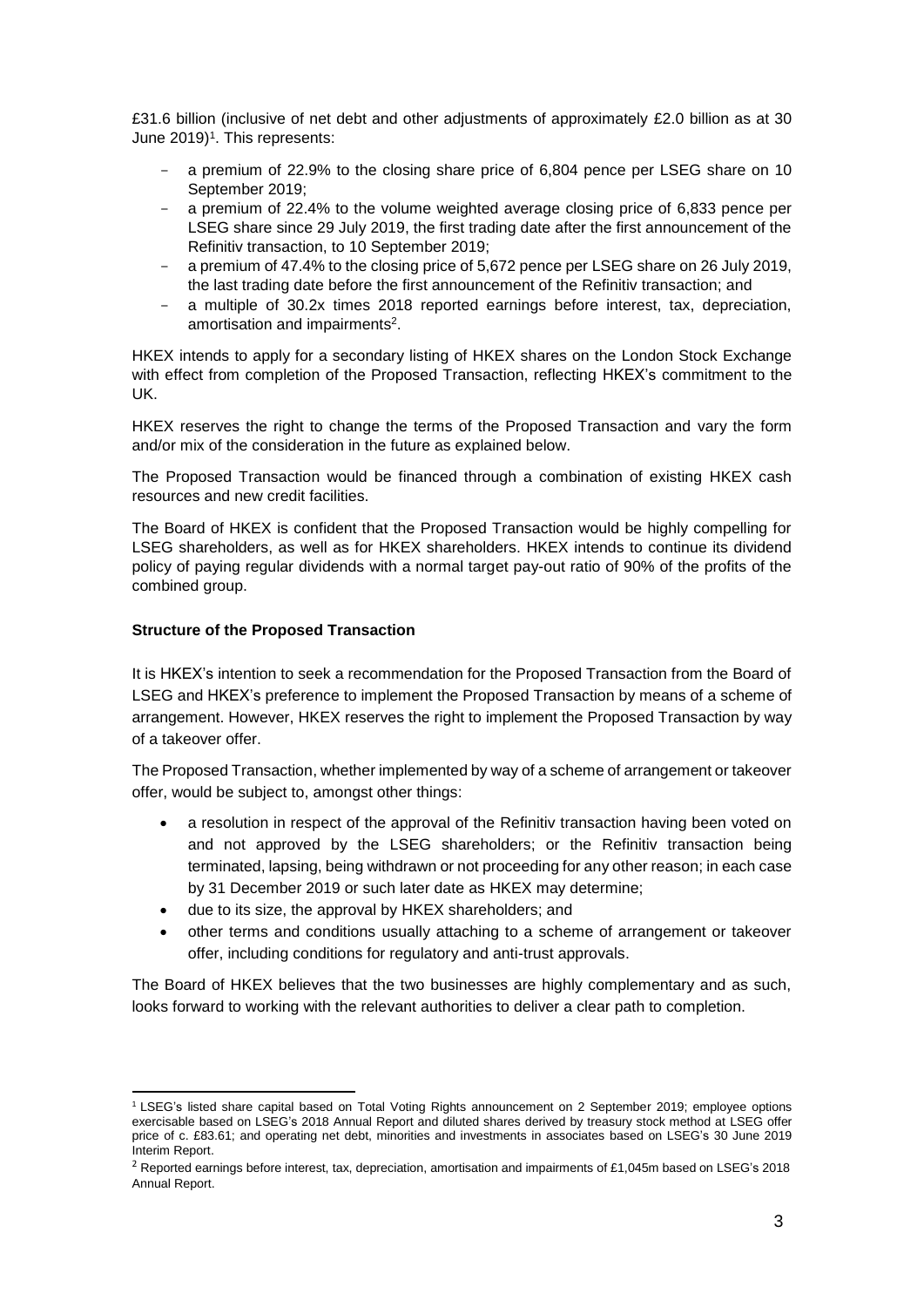### **Important Notice**

This announcement does not amount to an announcement of a firm intention to make an offer. There can be no certainty that an offer will be made. A further announcement will be made as and when appropriate.

For the purposes of Rule 2.5(a) of the Code, HKEX reserves the right:

- to make an offer on less favourable terms than those set out in this announcement at any time, including at a value below the equivalent of 2,045 pence in cash and 2.495 new HKEX shares per LSEG share (taking the value of a HKEX share and the exchange rate at the date of announcement of a firm intention to make an offer): (a) with the agreement or recommendation of the Board of LSEG; (b) if LSEG announces, declares, pays or makes a dividend or any other distribution to its shareholders (other than 2019 interim dividends declared on 1 August 2019), in which case HKEX reserves the right to make an equivalent reduction in its offer terms; or (c) following announcement by LSEG of a whitewash transaction pursuant to the Code; and
- to vary the form and/or mix of consideration of the Proposed Transaction from that set out above.

In accordance with Rule 2.6(a) of the Code, HKEX is required, by not later than 5.00 p.m. on 9 October 2019, to either announce a firm intention to make an offer for LSEG in accordance with Rule 2.7 of the Code or announce that it does not intend to make an offer, in which case the announcement will be treated as a statement to which Rule 2.8 of the Code applies. This deadline can be extended with the consent of the Panel in accordance with Rule 2.6(c) of the Code.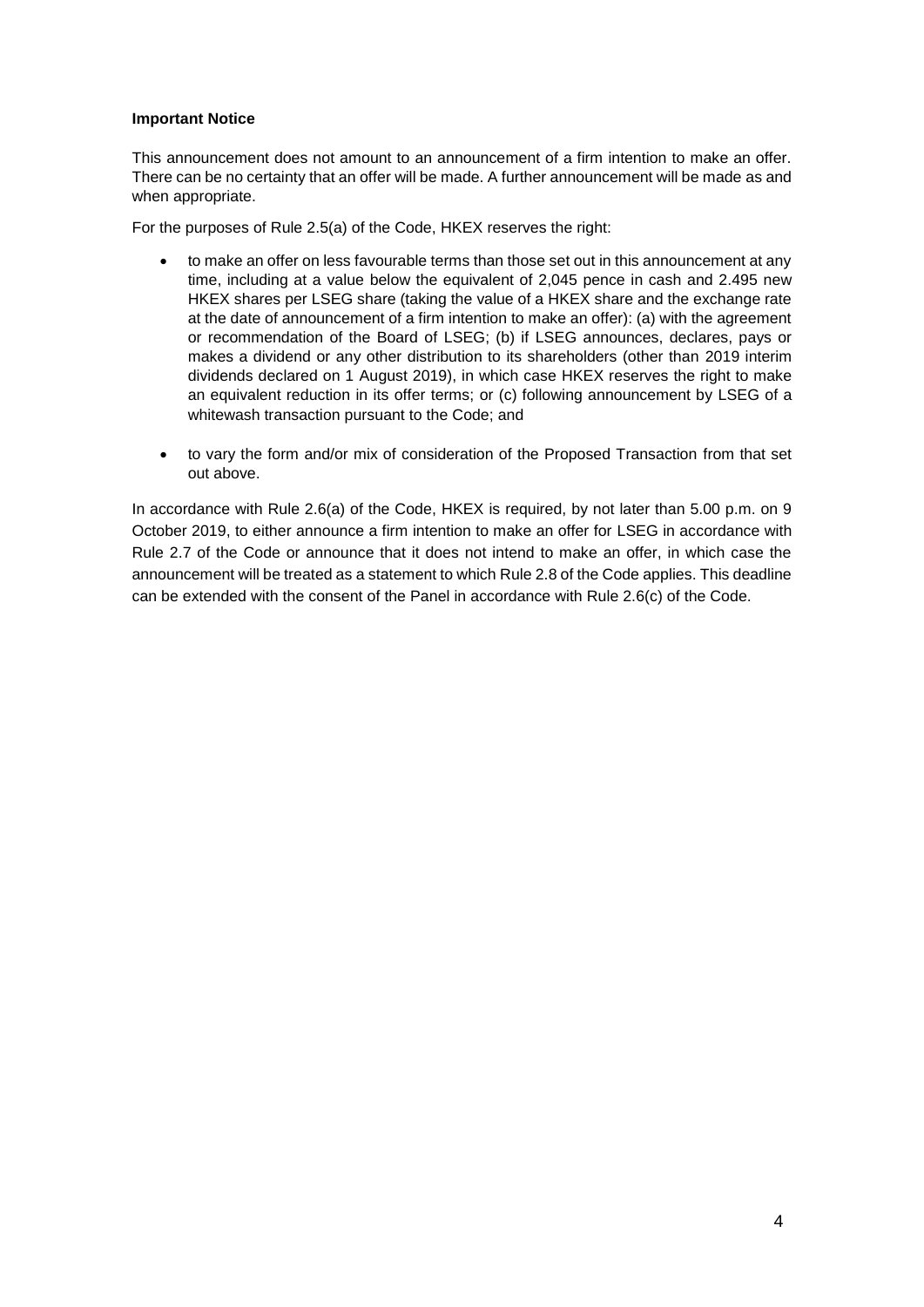# **Enquiries**:

| <b>HKEX</b>                 |                      |
|-----------------------------|----------------------|
| <b>Tori Cowley</b>          | +852 2840 3088       |
| Jeffrey Ng                  | +852 2840 2067       |
| <b>MOELIS &amp; COMPANY</b> | +44 (0) 20 7634 3500 |
| <b>Caroline Silver</b>      |                      |
| Liam Beere                  |                      |
| Nabeel Vilcassim            |                      |
| <b>Andrew Coates</b>        |                      |
| <b>HEADLAND CONSULTANCY</b> | +44 (0) 20 3805 4948 |
| Susanna Voyle               |                      |
| <b>Stephen Malthouse</b>    |                      |
| Mike Smith                  |                      |

# **About HKEX**

Hong Kong Exchanges and Clearing Limited is one of the world's major market infrastructure groups, and operates a range of equity, commodity, fixed income and currency markets. HKEX is also one of the world's leading IPO markets and as Hong Kong's only securities and derivatives exchange and sole operator of its clearing houses, it is uniquely placed to offer regional and international investors access to Asia's most vibrant markets.

HKEX is also one of the global leaders in metals trading and clearing, through its wholly owned subsidiaries, The London Metal Exchange and LME Clear Limited. This commodity franchise was further enhanced with the launch of Qianhai Mercantile Exchange, in China, in 2018.

HKEX launched the pioneering Shanghai-Hong Kong Stock Connect programme in 2014, further expanded with the launch of Shenzhen Connect in 2016, and the launch of Bond Connect in 2017. HKEX employs circa 2,100 people and has offices in Hong Kong, London, Shanghai, Beijing, Shenzhen and Singapore.

# **Further information**

This announcement is not intended to, and does not, constitute or form part of any offer, invitation or the solicitation of an offer to purchase, otherwise acquire, subscribe for, sell or otherwise dispose of, any securities whether pursuant to this announcement or otherwise.

Should the Proposed Transaction go forward, HKEX may file relevant materials with the US Securities and Exchange Commission (the "**SEC**"), including a registration statement on Form F-4 that would include a prospectus of HKEX. Investors and security holders are urged to read all relevant documents filed with the SEC (if and when they become available), including the prospectus, because they will contain important information about the Proposed Transaction. Investors and security holders will be able to obtain the documents (if and when available) free of charge on the SEC's website, http://www.sec.gov, or free of charge on HKEX's website at [www.hkexgroup.com](http://www.hkexgroup.com/) or from the HKEX contacts above.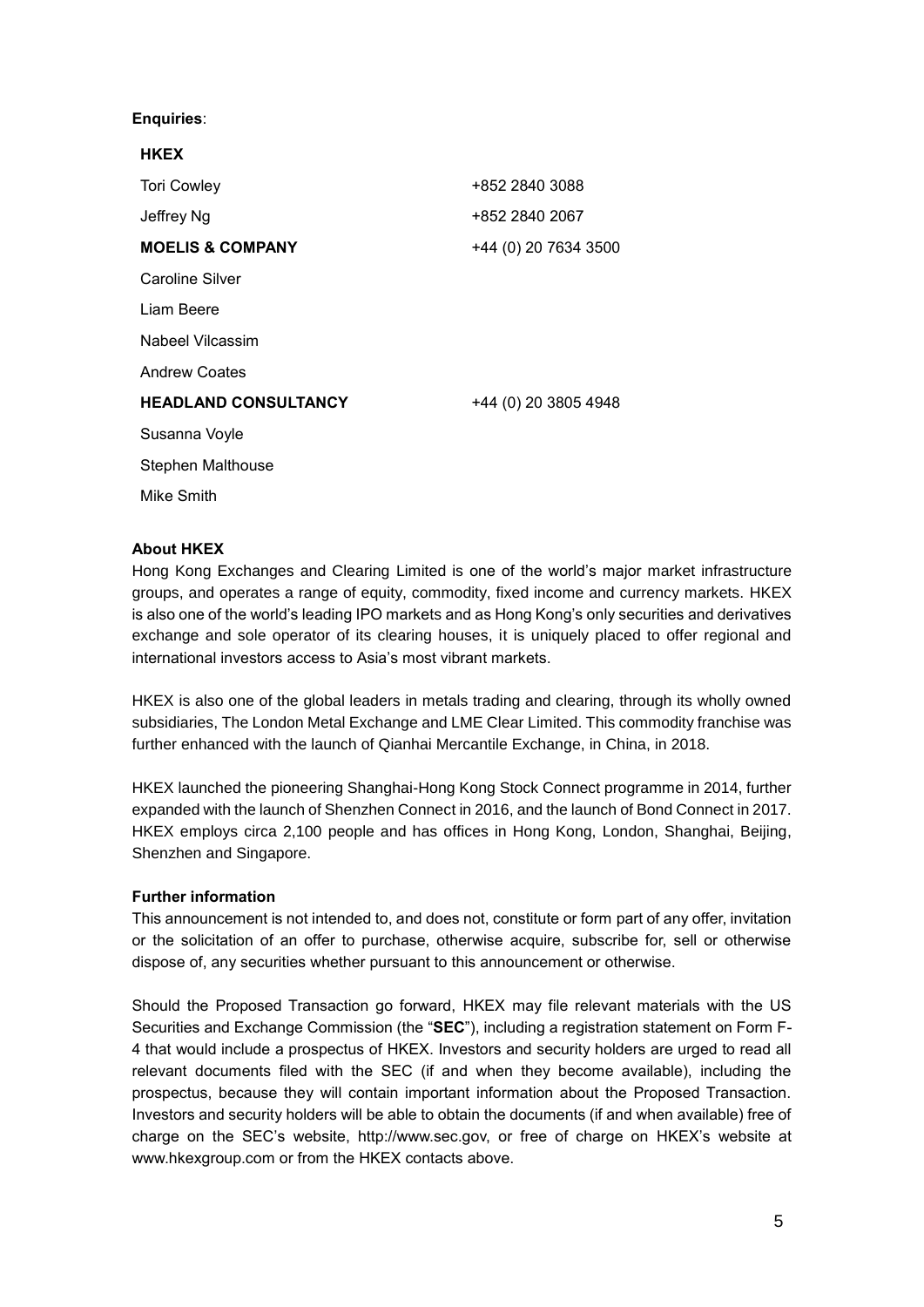The distribution of this announcement in jurisdictions outside the UK may be restricted by law and therefore persons into whose possession this announcement comes should inform themselves about, and observe, such restrictions. Any failure to comply with the restrictions may constitute a violation of the securities law of any such jurisdiction.

Moelis & Company UK LLP ("**Moelis & Company**"), which is authorised and regulated by the Financial Conduct Authority in the UK, is acting exclusively as financial adviser to HKEX and no one else in connection with the matters described in this announcement and will not be responsible to anyone other than HKEX for providing the protections afforded to clients of Moelis & Company nor for providing advice in connection with the matters referred to herein. Neither Moelis & Company nor any of its subsidiaries, branches or affiliates owes or accepts any duty, liability or responsibility whatsoever (whether direct or indirect, whether in contract, in tort, under statute or otherwise) to any person who is not a client of Moelis & Company in connection with this announcement, any statement contained herein, the acquisition or otherwise.

# **Publication on a website**

In accordance with Rule 26.1 of the Code, a copy of this announcement will be available (subject to certain restrictions relating to persons resident in restricted jurisdictions) on HKEX's website at [www.hkexgroup.com](http://www.hkexgroup.com/) by no later than noon (London time) on the business day following this announcement. The content of this website is not incorporated into, and does not form part of, this announcement.

### **Rule 2.9**

In accordance with Rule 2.9 of the Code, HKEX confirms that as at the date of this announcement, it has in issue 1,258,108,353 shares of no par value. The International Securities Identification Number (ISIN) of the shares is HK0388045442.

# **Disclosure requirements of the Takeover Code**

Under Rule 8.3(a) of the Code, any person who is interested in 1% or more of any class of relevant securities of an offeree company or of any securities exchange offeror (being any offeror other than an offeror in respect of which it has been announced that its offer is, or is likely to be, solely in cash) must make an Opening Position Disclosure following the commencement of the offer period and, if later, following the announcement in which any securities exchange offeror is first identified. An Opening Position Disclosure must contain details of the person's interests and short positions in, and rights to subscribe for, any relevant securities of each of (i) the offeree company and (ii) any securities exchange offeror(s). An Opening Position Disclosure by a person to whom Rule 8.3(a) applies must be made by no later than 3.30 pm (London time) on the 10th business day following the commencement of the offer period and, if appropriate, by no later than 3.30 pm (London time) on the 10th business day following the announcement in which any securities exchange offeror is first identified. Relevant persons who deal in the relevant securities of the offeree company or of a securities exchange offeror prior to the deadline for making an Opening Position Disclosure must instead make a Dealing Disclosure.

Under Rule 8.3(b) of the Code, any person who is, or becomes, interested in 1% or more of any class of relevant securities of the offeree company or of any securities exchange offeror must make a Dealing Disclosure if the person deals in any relevant securities of the offeree company or of any securities exchange offeror. A Dealing Disclosure must contain details of the dealing concerned and of the person's interests and short positions in, and rights to subscribe for, any relevant securities of each of (i) the offeree company and (ii) any securities exchange offeror,